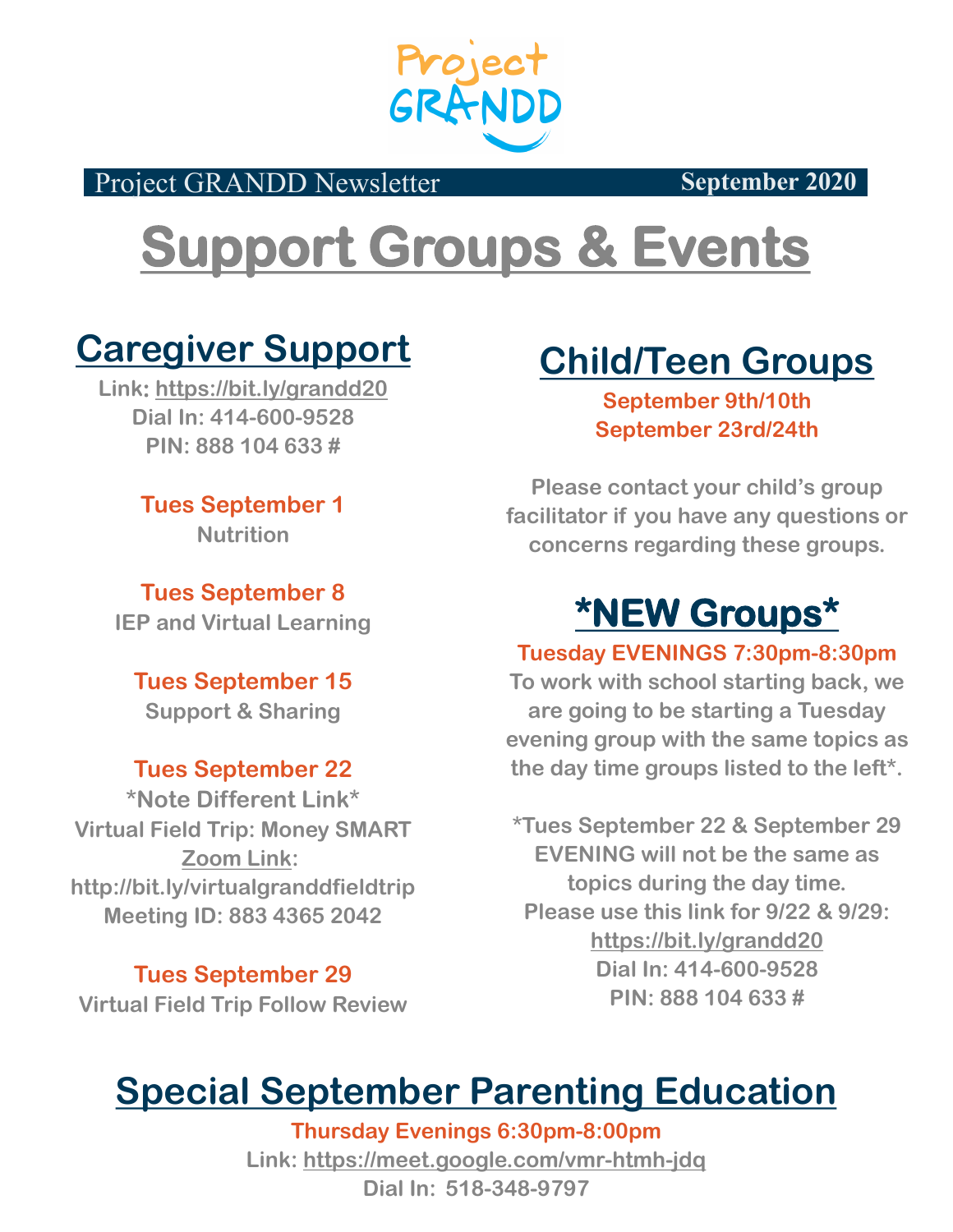## **Happy Grandparents' Day!**

We gather here to celebrate all you've done

For caring for your granddaughter and/or your grandson

You took on this awesome task that no one else could do,

Because no one loves and cares for your grandchild quite like you.

You had the courage to start all over again

Raising your grandchild at an age when

You thought you might retire, travel and rest

But the children needed caregivers, and they needed the best.

Some came to you in pampers and most in tears

Needing nurturing and someone who cares.

Others came as toddlers, exploring the world on the run

You couldn't believe this happened—after you thought you were done.

Still others came at school age, when they needed guidance and direction

Science may have baffled you but you are great at giving affection.

And some of you have teenagers, oh my, what can I say.

Just keep reminding yourself that they won't stay this way.

We know it has not been easy– often quite a heavy load

And there have been many bumps along the road

You've been misunderstood, labeled and denied the services you need

Often criticized and not recognized for your labor or your good deed.

But we are here to honor you who have done so much

To change the lives of children with your special touch

We thank you grandparents: we thank you once, we thank you twice

And know you are appreciated for the rest of your life. Thank you, grandparents.

Sincerely, ISDD & Project GRANDD

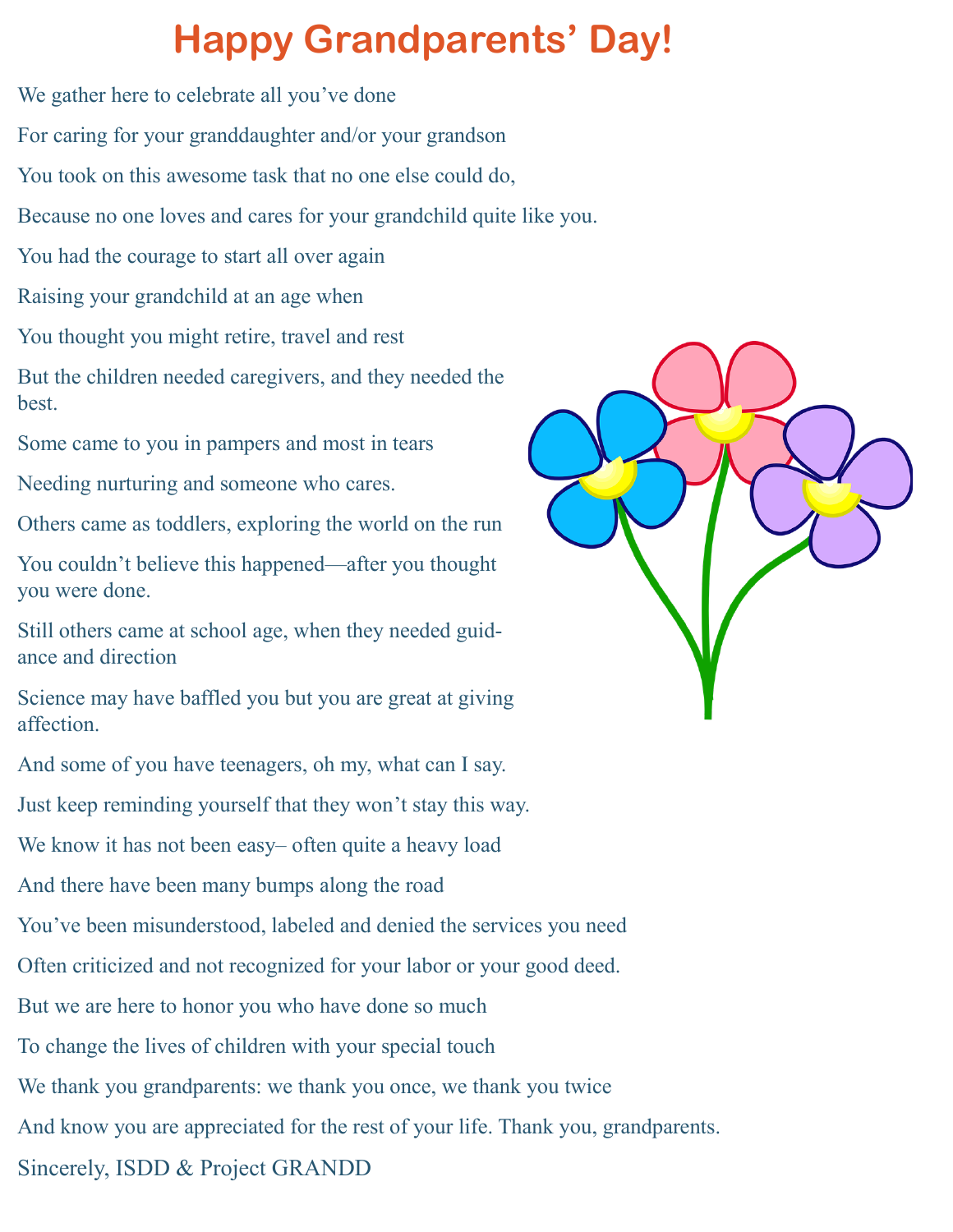### **Member Recipe**

**Easy Eggplant Parmesan Submitted by Joyce McKibben**

#### **INGREDIENTS**

**1 large eggplant 1 teaspoon salt(for soaking and removing bitter taste) ¼ teaspoon pepper ¼ teaspoon garlic powder ¼ teaspoon onion powder ¼ teaspoon of sea salt ½ cup marinara sauce ¼ cup of Parmesan cheese**

**Cut ends from eggplant and slice into ¼ inch rounds. Place single layer of eggplant on paper towel in baking sheet, sprinkle with salt and let stand for 30 minutes to remove moisture and bitter taste.**

**Preheat oven to 400 degrees Fahrenheit (while waiting on salt process). Lightly grease a large baking sheet. Rinse salt from eggplant after 30 minute process and pat dry.**

**Due to the various diets PLEASE add seasoning according to diet or taste.**

**Sprinkle salt, pepper, garlic powder and onion powder Pour marinara sauce over eggplant. Sprinkle Parmesan cheese .**

**Bake on 400 for 30-35 minutes & ENJOY**

### **Health Corner**

**September is Healthy Aging Month and a great time to get started on better health practices! Here are some tips to help "Reinvent Yourself" and focus on healthy aging during September. Pulled from an article found on HealthyAging.net.**

- **1. Be positive in your conversations and actions every day. When you catch yourself complaining, check yourself right there and change the conversation to something positive.**
- **2. Smile often. It's contagious and wards off naysayers.**
- **3. Make a conscious effort to take big strides, walk with your heel first, and wear comfortable shoes.**
- **4. Stand up straight! Fix your stance and practice it every day, all day until it is natural. You will look great and feel even better!**
- **5. Try to get outside or go on a walk at least once a day.**
- **6. Have you set up your annual physical and other health screenings? Let this serve as your reminder!**
- **7. Find your inner artist. Paint, create, or look up online art tutorials to get your creativity flowing.**